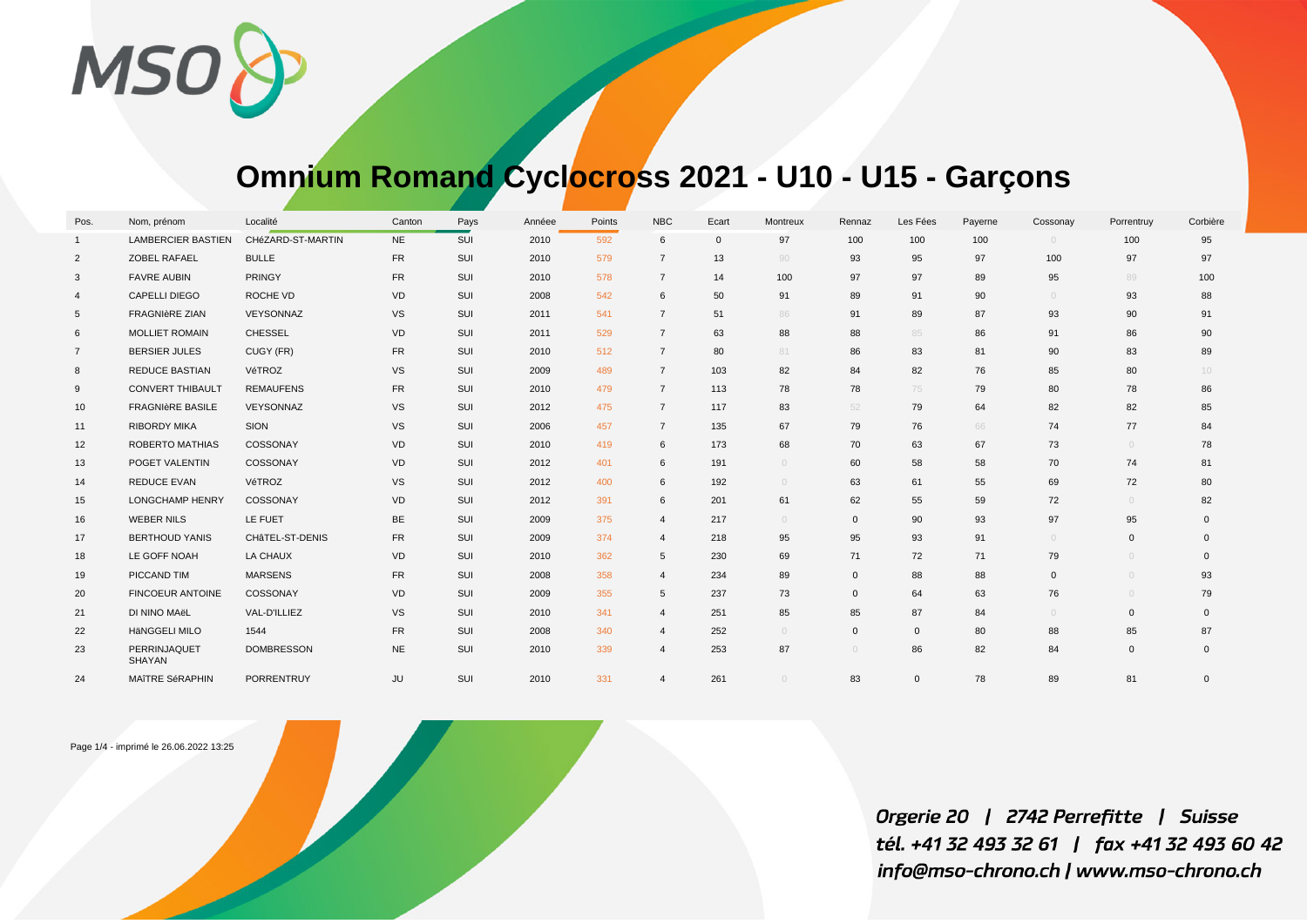MSO<sup>8</sup>

## **Omnium Romand Cyclocross 2021 - U10 - U15 - Garçons**

| Pos. | Nom, prénom               | Localité               | Canton    | Pays | Annéee | Points | <b>NBC</b>     | Ecart | Montreux     | Rennaz       | Les Fées     | Payerne      | Cossonay     | Porrentruy   | Corbière |
|------|---------------------------|------------------------|-----------|------|--------|--------|----------------|-------|--------------|--------------|--------------|--------------|--------------|--------------|----------|
| 25   | <b>MICHAUD YANIS</b>      | GENEVEYS-COFFRANE      | <b>NE</b> | SUI  | 2009   | 315    | $\overline{4}$ | 277   | $\circ$      | 77           | 78           | 77           | 83           | $\Omega$     | $\Omega$ |
| 26   | <b>GALLEY CYRIL</b>       | MARNAND                | VD        | SUI  | 2010   | 314    | $\overline{4}$ | 278   | 80           | $\mathsf 0$  | 74           | 74           | 86           |              | $\Omega$ |
| 27   | <b>CONVERT LAURENT</b>    | <b>REMAUFENS</b>       | <b>FR</b> | SUI  | 2010   | 312    | $\overline{4}$ | 280   | $\circ$      | 76           | $\mathbf 0$  | $\mathbf 0$  | 78           | 75           | 83       |
| 28   | <b>TACCOZ LUCA</b>        | CHEYRES-CHABLES        | FR.       | SUI  | 2012   | 308    | $\overline{4}$ | 284   | 74           | 80           | $\circ$      | 73           | 81           | $\Omega$     | $\Omega$ |
| 29   | <b>BERTHOUD EVAN</b>      | CHâTEL-ST-DENIS        | <b>FR</b> | SUI  | 2013   | 304    | $\overline{4}$ | 288   | 77           | 81           | 71           | 75           | $\mathbf{0}$ |              | $\Omega$ |
| 30   | <b>SALAMIN ANTOINE</b>    | GRôNE                  | <b>VS</b> | SUI  | 2008   | 278    | 3              | 314   | 93           | 90           | $\circ$      | 95           | $\Omega$     | $\Omega$     | $\Omega$ |
| 31   | <b>BRODARD THéO</b>       | NEYRUZ FR              | <b>FR</b> | SUI  | 2010   | 240    | $\overline{4}$ | 352   | 79           | 82           | 10           | 69           | $\Omega$     |              | $\Omega$ |
| 32   | <b>MAGNIN ELIOT</b>       | LA ROCHE FR            | FR.       | SUI  | 2011   | 217    | 3              | 375   | 71           | 74           | $\circ$      | 72           | $\Omega$     | $\Omega$     | $\Omega$ |
| 33   | <b>MERLI NOAH</b>         | YVORNE                 | VD        | SUI  | 2009   | 211    | 3              | 381   | $\circ$      | 72           | 69           | 70           | $\Omega$     | $\Omega$     |          |
| 34   | <b>FREY SEVAN</b>         | MONTAGNY-LES-MONTS     | FR        | SUI  | 2011   | 211    | 3              | 381   | $\circ$      | 73           | 70           | 68           | $\Omega$     | $\Omega$     |          |
| 35   | MAÎTRE EUSTACHE           | PORRENTRUY             | JU        | SUI  | 2012   | 201    | 3              | 391   | $\circ$      | $\mathbf{0}$ | $\mathbf 0$  | 57           | 71           | 73           | $\Omega$ |
| 36   | <b>JACCARD MATHIEU</b>    | <b>EPAUTHEYRES</b>     | VD        | SUI  | 2013   | 195    | 3              | 397   | $\circ$      | 67           | 67           | 61           | $\mathbf{0}$ | $\Omega$     |          |
| 37   | PAGNANI FABIO             | <b>LA SARRAZ</b>       | VD        | SUI  | 2011   | 186    | 3              | 406   | $\circ$      | 65           | $\mathbf 0$  | 56           | 65           | $\Omega$     | $\Omega$ |
| 38   | LOPEZ ESTEBAN             | COSSONAY               | VD        | SUI  | 2012   | 182    | 3              | 410   | 60           | $\circ$      | 54           | $\mathbf 0$  | 68           | $\Omega$     | $\Omega$ |
| 39   | <b>SERMONDADE TOM</b>     | <b>NYON</b>            | <b>VD</b> | SUI  | 2008   | 170    | 2              | 422   | $\mathbf{0}$ | 87           | $\circ$      | 83           | $\mathbf{0}$ | $\Omega$     | $\Omega$ |
| 40   | PEETERS DAAN              | CORGéMONT              | <b>BE</b> | SUI  | 2010   | 169    | $\overline{2}$ | 423   | $\mathbf{0}$ | $\mathbf{0}$ | 84           | 85           | $\bigcirc$   | $\mathbf{0}$ | $\Omega$ |
| 41   | <b>MURY NATHAN</b>        | <b>BURTIGNY</b>        | <b>VD</b> | SUI  | 2008   | 167    | 2              | 425   | $\circ$      | $\mathbf{0}$ | 80           | $\mathbf{0}$ | 87           | $\Omega$     | $\Omega$ |
| 42   | <b>BRIAND LENY</b>        | <b>CHEVILLY</b>        | <b>VD</b> | SUI  | 2012   | 166    | 3              | 426   | $\bigcirc$   | 54           | $\mathbf 0$  | 51           | 61           | $\Omega$     |          |
| 43   | FROIDEVAUX LéO            | LES BREULEUX           | JU        | SUI  | 2008   | 165    | 2              | 427   | 84           | $\mathbf{0}$ | 81           | $\mathbf{0}$ | $\bigcirc$   | $\Omega$     | $\Omega$ |
| 44   | <b>CARTILLIER QUENTIN</b> | LES HAUTS-GENEVEYS     | <b>NE</b> | SUI  | 2008   | 142    | $\overline{2}$ | 450   | $\mathbf 0$  | 69           | 73           | $\mathbf 0$  | $\bigcap$    | $\Omega$     | $\Omega$ |
| 45   | <b>COTTET SAMI</b>        | <b>LUINS</b>           | VD        | SUI  | 2011   | 140    | $\overline{2}$ | 452   | $\bigcirc$   | $\mathbf 0$  | 65           | $\mathbf 0$  | 75           | $\Omega$     |          |
| 46   | MOREL LUCA                | <b>BULLE 1</b>         | <b>FR</b> | SUI  | 2011   | 140    | $\overline{2}$ | 452   | $\mathbf 0$  | 75           | $\circ$      | 65           | $\Omega$     | $\Omega$     | $\Omega$ |
| 47   | <b>FROIDEVAUX NINO</b>    | LES BREULEUX           | JU        | SUI  | 2012   | 134    | $\overline{2}$ | 458   | 72           | $\mathbf{0}$ | 62           | $\mathbf 0$  | $\bigcirc$   | $\Omega$     |          |
| 48   | SAHLI HUGO                | <b>VILLARS BURQUIN</b> | VD        | SUI  | 2011   | 134    | $\overline{2}$ | 458   | $\mathbf 0$  | 66           | 68           | $\mathbf 0$  | $\bigcirc$   | $\Omega$     |          |
| 49   | <b>BERAUDO DANIEL</b>     | SAINT-SULPICE (VD)     | VD        | SUI  | 2010   | 133    | 2              | 459   | 65           | 68           | $\mathbf{0}$ | $\Omega$     | $\bigcirc$   | $\Omega$     | $\Omega$ |

Page 2/4 - imprimé le 26.06.2022 13:25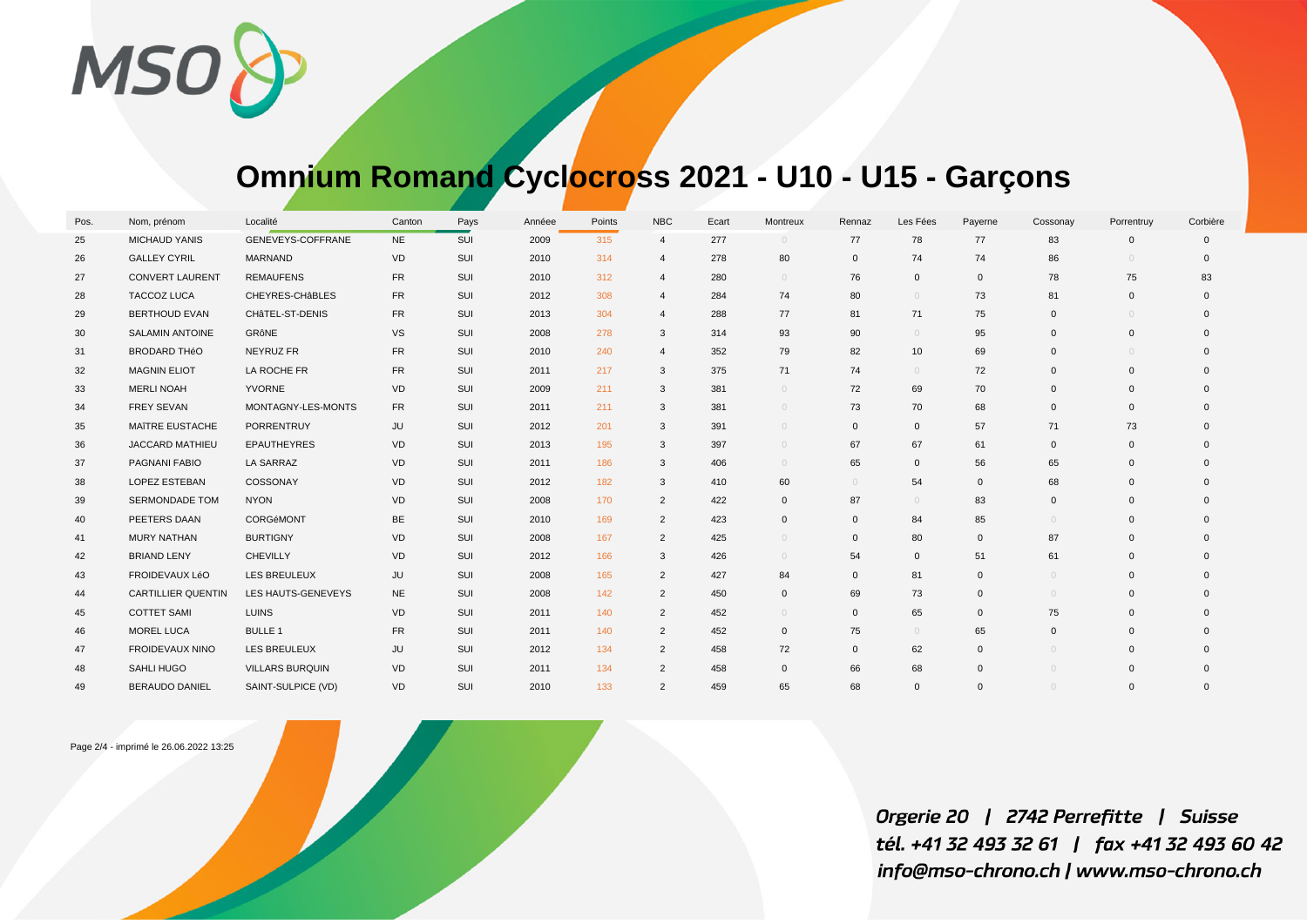

## **Omnium Romand Cyclocross 2021 - U10 - U15 - Garçons**

| Pos. | Nom, prénom             | Localité            | Canton         | Pays       | Annéee | Points | <b>NBC</b>     | Ecart | Montreux     | Rennaz       | Les Fées     | Payerne      | Cossonay     | Porrentruy  | Corbière     |
|------|-------------------------|---------------------|----------------|------------|--------|--------|----------------|-------|--------------|--------------|--------------|--------------|--------------|-------------|--------------|
| 50   | <b>DUMARTHERAY OWEN</b> | <b>GIVRINS</b>      | <b>VD</b>      | SUI        | 2011   | 119    | 2              | 473   | $\mathbf{0}$ | $\mathbf 0$  | 59           | 60           |              | $\Omega$    | $\mathbf{0}$ |
| 51   | <b>UBALDI LORIS</b>     | <b>TERRITET</b>     | <b>VD</b>      | SUI        | 2013   | 117    | 2              | 475   | 59           | 58           | $\mathbf{0}$ | $\mathbf{0}$ |              | $\Omega$    | $\Omega$     |
| 52   | <b>GEBEL EZIO</b>       | <b>ETEIMBES</b>     |                | <b>FRA</b> | 2008   | 91     | $\mathbf{1}$   | 501   | $\bigcirc$   | $\mathbf 0$  | $\mathbf 0$  | $\mathbf{0}$ | $\mathbf{0}$ | 91          | $\Omega$     |
| 53   | <b>MARCHAND JULES</b>   | ASPACH LE BAS       |                | <b>FRA</b> | 2008   | 88     | $\mathbf{1}$   | 504   | $\bigcirc$   | $\mathbf 0$  | $\mathbf 0$  | $\mathbf{0}$ | $\Omega$     | 88          | $\Omega$     |
| 54   | <b>MARCHAND ARTHUR</b>  | ASPACH LE BAS       |                | <b>FRA</b> | 2009   | 87     | $\mathbf{1}$   | 505   | $\bigcirc$   | $\mathbf 0$  | $\mathbf 0$  | $\mathbf{0}$ | $\mathbf{0}$ | 87          | $\mathbf{0}$ |
| 55   | <b>BESSAL LIAM</b>      | <b>WALTENHEIM</b>   |                | <b>FRA</b> | 2012   | 84     | $\mathbf{1}$   | 508   | $\circ$      | $\mathbf{0}$ | $\mathbf 0$  | $\mathbf 0$  | $\mathbf{0}$ | 84          | $\Omega$     |
| 56   | FREY MAé                | MONTAGNY-LES-MONTS  | FR.            | SUI        | 2013   | 84     | 3              | 508   | $\circ$      | 64           | 10           | 10           | $\mathbf{0}$ | $\Omega$    | $\Omega$     |
| 57   | <b>DESCRAINS NATHAN</b> | <b>FRAHIER</b>      |                | <b>FRA</b> | 2008   | 79     | $\mathbf{1}$   | 513   | $\circ$      | $\mathbf{0}$ | $\mathbf 0$  | $\mathbf 0$  | $\mathbf{0}$ | 79          | $\Omega$     |
| 58   | <b>MELCHIOR MARTIN</b>  | <b>EPALINGES</b>    | <b>VD</b>      | SUI        | 2010   | 77     | $\mathbf{1}$   | 515   | $\circ$      | $\mathbf 0$  | $\mathbf 0$  | $\mathbf{0}$ | 77           | $\mathbf 0$ |              |
| 59   | <b>THORAX MICHEL</b>    | VILLERS LE LAC      |                | <b>FRA</b> | 2012   | 77     | $\mathbf{1}$   | 515   | $\circ$      | $\mathbf 0$  | 77           | $\mathbf 0$  | $\mathbf{0}$ | $\mathbf 0$ | $\Omega$     |
| 60   | JOURNET MAXIME          | <b>MORVILLARS</b>   |                | <b>FRA</b> | 2010   | 76     | $\mathbf{1}$   | 516   | $\bigcirc$   | $\mathbf 0$  | $\mathbf 0$  | $\mathbf{0}$ | $\Omega$     | 76          | $\Omega$     |
| 61   | <b>BORLOZ MAXIME</b>    | <b>ROCHE</b>        | VD             | SUI        | 2010   | 76     | $\mathbf{1}$   | 516   | 76           | $\mathbf 0$  | $\circ$      | $\mathbf{0}$ | $\Omega$     | $\Omega$    | $\Omega$     |
| 62   | <b>HUAUX VIRGIL</b>     | <b>GEX</b>          |                | <b>FRA</b> | 2009   | 75     | $\mathbf{1}$   | 517   | 75           | $\mathbf 0$  | $\circ$      | $\mathbf{0}$ | $\Omega$     | $\Omega$    | $\Omega$     |
| 63   | COPPENS TIMéO           | <b>FULLY</b>        | <b>VS</b>      | SUI        | 2009   | 70     | $\mathbf{1}$   | 522   | 70           | $\mathbf 0$  | $\circ$      | $\mathbf 0$  | $\mathbf{0}$ | $\Omega$    | $\Omega$     |
| 64   | <b>VIHOCENCU VICTOR</b> | YVERDON-LES-BAINS   | <b>VD</b>      | SUI        | 2008   | 67     | $\overline{1}$ | 525   | $\circ$      | $\mathbf 0$  | $\mathbf 0$  | $\mathbf 0$  | 67           | $\mathbf 0$ | $\Omega$     |
| 65   | <b>MAMET GUILLAUME</b>  | 0621410796          |                | <b>FRA</b> | 2011   | 66     | $\overline{1}$ | 526   | $\circ$      | $\mathbf{0}$ | 66           | $\mathbf{0}$ | $\Omega$     | $\Omega$    | $\Omega$     |
| 66   | <b>FLODIN NOAH</b>      | CHESEAUX-LAUSANNE   | <b>VD</b>      | SUI        | 2009   | 66     | $\mathbf{1}$   | 526   | $\circ$      | $\mathbf 0$  | $\mathbf 0$  | $\mathbf{0}$ | 66           | $\mathbf 0$ | $\Omega$     |
| 67   | <b>HAWKEY JULES</b>     | VEVEY               | VD             | SUI        | 2012   | 66     | $\mathbf{1}$   | 526   | 66           | $\mathbf 0$  | $\circ$      | $\mathbf{0}$ | $\Omega$     | $\Omega$    | $\Omega$     |
| 68   | KASPI LéANDRE           | <b>BOUSSENS</b>     | <b>VD</b>      | SUI        | 2012   | 64     | $\mathbf{1}$   | 528   | $\bigcirc$   | $\mathbf{0}$ | $\mathbf 0$  | $\mathbf 0$  | 64           | $\mathbf 0$ | $\Omega$     |
| 69   | <b>MINOT AUGUSTIN</b>   | MONTAGNY SUR BEAUME |                | SUI        | 2009   | 64     | $\mathbf{1}$   | 528   | 64           | $\mathbf 0$  | $\circ$      | $\mathbf 0$  | $\Omega$     | $\Omega$    | $\Omega$     |
| 70   | <b>COSTEA ANDREI</b>    | COSSONAY            | VD             | SUI        | 2008   | 63     | $\mathbf{1}$   | 529   | $\bigcirc$   | $\mathbf 0$  | $\mathbf 0$  | $\mathbf{0}$ | 63           | $\Omega$    | $\Omega$     |
| 71   | NEYROUD LéO             | LE MONT-PèLERIN     | V <sub>D</sub> | SUI        | 2009   | 63     | $\mathbf{1}$   | 529   | 63           | $\mathbf{0}$ | $\circ$      | $\mathbf{0}$ | $\mathbf{0}$ | $\Omega$    | $\Omega$     |
| 72   | <b>BERSET JONATHAN</b>  | COSSONAY            | <b>VD</b>      | SUI        | 2013   | 62     | $\mathbf{1}$   | 530   | $\circ$      | $\mathbf 0$  | $\mathbf 0$  | $\mathbf 0$  | 62           | $\Omega$    | $\Omega$     |
| 73   | <b>VOROBYOV MICHEL</b>  | PESEUX              | <b>NE</b>      | SUI        | 2010   | 62     | $\mathbf{1}$   | 530   | $\mathbf{0}$ | $\circ$      | $\mathbf 0$  | 62           | $\mathbf{0}$ | $\Omega$    | $\Omega$     |
| 74   | DAL PAN MARTIN          | <b>ALLINGES</b>     |                | <b>FRA</b> | 2012   | 62     | $\mathbf{1}$   | 530   | 62           | $\mathbf 0$  | $\bigcirc$   | $\mathbf{0}$ | $\Omega$     | $\Omega$    | $\Omega$     |